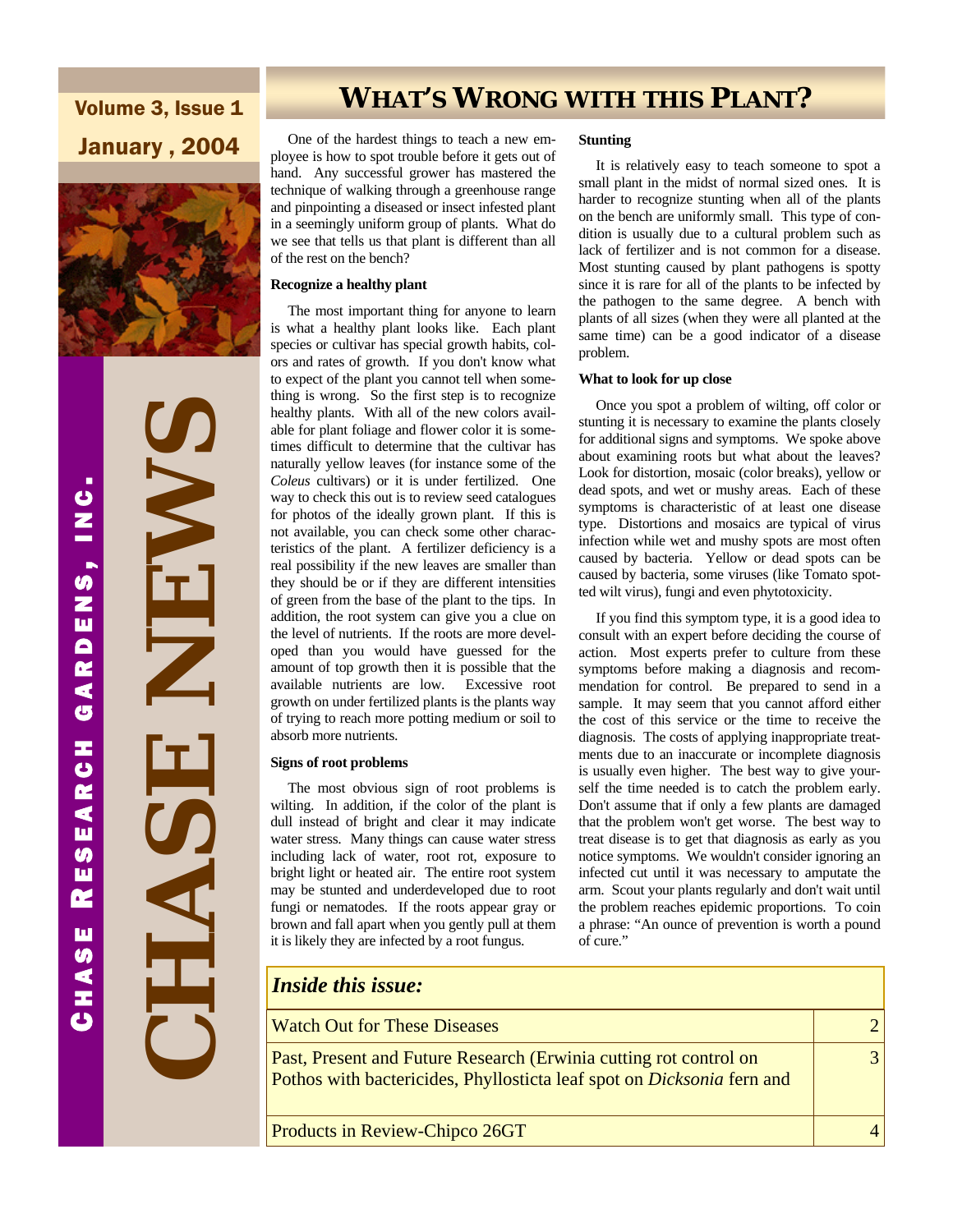# **WATCH OUT FOR THESE DISEASES**

 Over the past three months, I have been making rounds of many growers on the West Coast. During that time I have started to see some trends in new and/or uncommon diseases. They fall into two broad categories:bacterial diseases and rust diseases. We collected samples from these plants and confirmed the field diagnoses.

 One of the most unfortunate things about these diseases is that the growers had no idea what was causing their problems and were resorting to ineffective treatments. Diagnosis is always the first step!

**XANTHOMONAS BLIGHT ON CRUCIFERS** 

### **ARGYRANTHEMUM RUST**

 In September, I saw rust on *Argyranthemum* (used to be *Chrysanthemum fruticosum*  or marguerite daisy) for the first time at two Southern California nurseries on the same day. It is orange-brown and was found throughout the propagation and production areas. This rust was easy to see on the undersides of leaves but occurred all over the plant. The disease was more severe on some cultivars than others. The host-pathogen listing for the US fails to record any rust diseases on marguerites but does list *Puccinia*  on related members in the Asteraceae family.

 Of course, we also have brown rust (*Puccinia*) and white rust (*P. horiana*) on Florist's chrysanthemum but this one was clearly different. Next time I see it, I suppose I will have to resort to the microscope and see if I can at least figure out the genus of this apparently new rust disease.



 Xanthomonas leaf spot and blight is really gaining ground in our perennials nurseries. We have introduced many new cultivars of wallflower, candytuft and other crucifers that have unfortunately been infected with Xanthomonas. These bacteria are probably the same as the one that infects stock (*Matthiola*) via seed contamination.



 Nobody has proven how the *Erysimum* and *Iberis* are infected but bacteria from all three plants infected alyssum and stock in a recent trial. Leaf spots look a lot like copper toxicity, making diagnosis a challenge. They are small black, watersoaked specks with yellow margins. On stock they sometimes are systemic and cause stems to crack and reveal mushy centers. Wallflowers and candytuft also have these leaf spots but on candytuft the

stems can also show long black spots.



 This disease was first found on cabbage and has the common name black rot. I think is safe to consider other members of the crucifer family to be susceptible to this disease. It would be a good time to bone up on your plant taxonomy.

 Control may be difficult. Plants such as stock that are propagated from seed are routinely infected through contaminated seed. Surface treatment with 10% bleach for 5-10 minutes seems very effective in cleaning this seed. One nursery had inadvertently spread the infection in wallflower using electric pruning shears.



 Copper products and a new biological control (Rhapsody) have been somewhat effective in controlling Xanthomonas leaf spots in our trials. I would not expect much benefit if the infection is systemic but leaf spot can be controlled in a weekly rotation as well as limiting exposure to overhead irrigation and rainfall when possible. Make sure new cuttings are symptom-free and Candytuft Never propagate from diseased plants.

### **A FEW MORE XANTHOMONADS**

 Over the years I have seen my share of bacterial problems on rosemary and lavender. I isolated *Pseudomonas cichorii* from these plants previously but most recently have started to isolate *Xanthomonas* instead. From the



standpoint of control, this is not relevant since copper products (and Rhapsody) work reasonably well on both types of leaf spots.

 All of the lavender types I have found can be infected with one or the other of these bacteria. The picture above



shows Xanthomonas on Spanish lavender while that on the left shows the same disease on rosemary. Use of these plants as perennials has resulted in production systems that supply more water and fertilizer than is ideal for these crops. These two conditions

weaken the plants and promote disease. While copper sprays are effective, changing the cultural practices is more effective in reducing bacterial diseases.

The most recent isolation of Xanthomonas was from



*Bellis* (English daisy). Unfortunately copper damage looked the same and d i a g n o s i s through culturing was necessary to confirm the actual cause.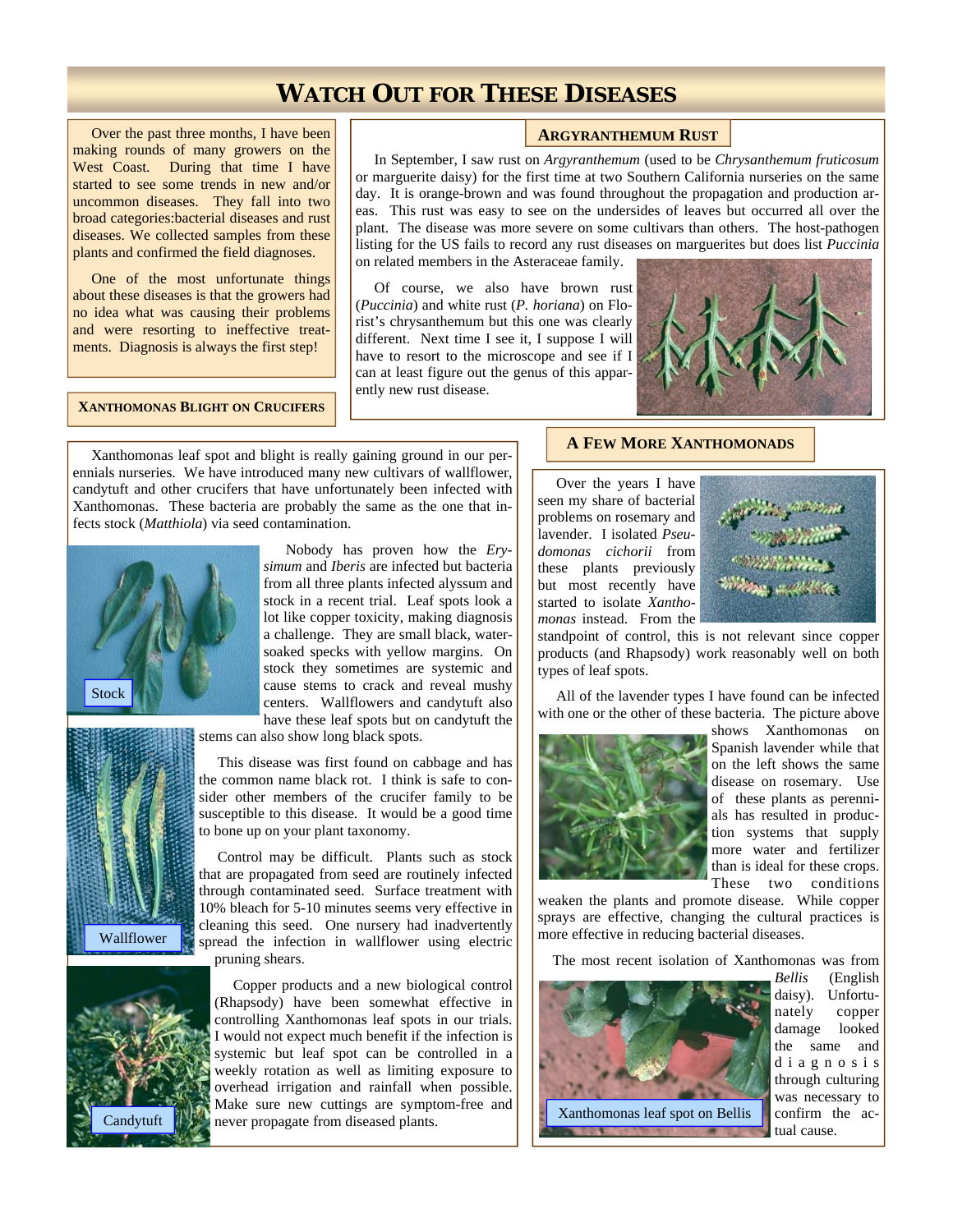# **PAST, PRESENT AND FUTURE RESEARCH**

### **ERWINIA CUTTING ROT CONTROL WITH BACTERICIDE DIPS**

 In 1988, I performed a series of trials for Erwinia soft rot control on pothos (*Epipremnum aureum*) cuttings. Although this may seem like a long way to go for information, the products are still available and the lessons learned still pertinent. The products tested included Kocide 101 (alone and combined with mancozeb), Aliette, Agri-Strep and Captan.

 Best overall control was seen with Kocide used at 1 lb/100 gal when used as a 15 minute dip (90-100% control on the average). Tests to evaluate dip times from 5 to 30 minutes showed that 5 minutes was sufficient. Under warm conditions favoring Erwinia, efficacy was reduced to 50%. In this case, the addition of mancozeb at 1 lb/100 gal significantly improved the control (almost as high as under cool conditions).

 Aliette did not give acceptable control used at 8-32 oz/100 gal. Captan was also ineffective when used at 8 oz/100 gal. Agri-Strep at 8 oz/100 gal usually gave control equal to Kocide at 16 oz/100 gal in a 5 minute dip. Finally, Kocide (1 lb/100 gal) solution temperatures between 60 and 85F gave equal control of Erwinia cutting rot on pothos.

 While many of you may not be growing pothos, or other foliage plants, poinsettia cuttings and calla lily bulbs also have serious problems with Erwinia. I do not recommend dipping in general since it is one of the best ways I know to spread a bacterial disease like Erwinia soft rot. If you do insist on dipping at least this research on pothos should give you a starting point for determining your best dipping method.

### **PHYLLOSTICTA LEAF SPOT ON** *DICKSONIA* **FERNS**

 Phyllosticta leaf spot on *Dicksonia* ferns has been a serious problem for the past 4-5 years. The disease appears to be difficult to control with the products available once it has become established in the young plants.

 We collected a flat of infected *Dicksonia* a few months ago and started treating with a variety of the most effective leaf spot fungicides available. We applied the products weekly and continued to mist the plants from overhead. Disease severity was recorded on 27 October after four fungicide applications. The percent-



age of control given by each treatment is shown in the graph above.

 None of the treatments gave satisfactory control although 3336 (16 oz/100 gal) resulted in most disease reduction. Least effective products were Chipco 26109 (16 oz), Daconil Ultrex (22.4 oz) and Phyton 27 (25 oz). We continued the test for another five weeks with even less inspiring results. It appears that prevention of Phyllosticta leaf spot on *Dicksonia* is the only way to control this problem.

### **BLACK ROOT ROT CONTROL WINTER TRIALS ON THE**

 One of the most common questions in disease control is whether the same active ingredient in different products gives the same degree of control. We decided to check several formulations of thiophanate methyl for control of black root rot (*Thielaviopsis)* on pansy. We tried 3336, Fungo Flo, Fungo WSB and Banrot at a low and high rate. We applied the products once before inoculation and thereafter every 2 weeks for a total of four applications.

 At the end of the test, we rated height (shown in the graph below in cm), top grade, root grade and top weights. The lower rate of each fungicide failed to give adequate control while the higher rates tested usually provided growth equal to the noninoculated control. Differences between the fungicides were minimal but both Fungo WSB rates were slightly better than the other products we tested.



# **HORIZON**

 Here is your chance to have some input into the treatments we include in a few upcoming trials. If you have a product you would like to see tested, please e-mail me before 15 January with the trial and product and we will try to include as many as possible. The following are some of the trials we will try to complete by the end of winter:

**Xanthomonas leaf spot - Stock** 

**Downy mildew - Rose** 

**Downy mildew - Stock** 

**Powdery mildew - Gerbera** 

**Alternaria leaf spot - Poinsettia** 

**Botrytis blight - Geranium** 

**Alternaria leaf spot - Impatiens** 

**Xanthomonas blight - Lavender or Rosemary**